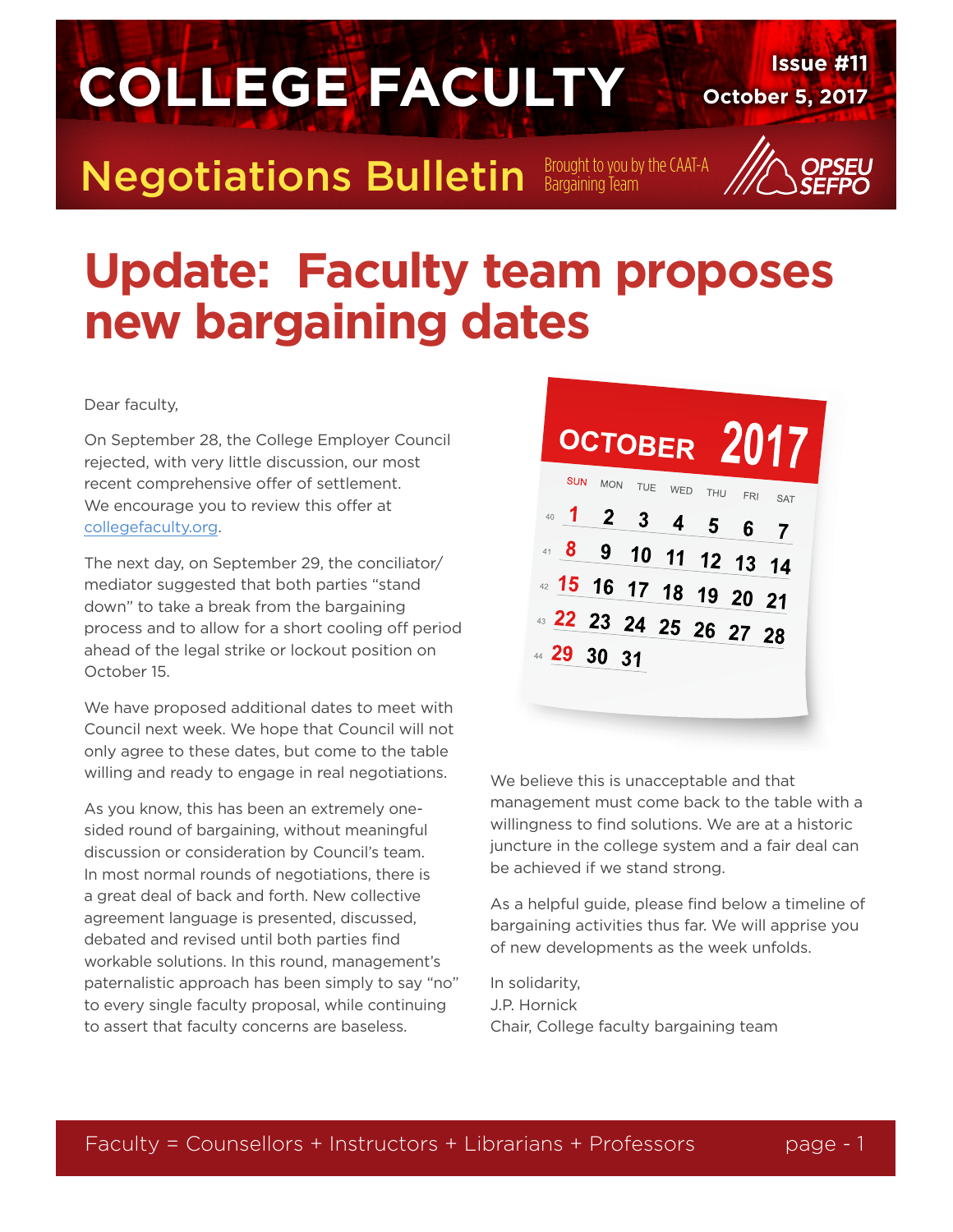## **COLLEGE FACULTY October 5, 2017**

**Negotiations Bulletin** Bargaining Team



#### **Activity by the parties thus far**

| Your faculty bargaining team                                                                                                     | <b>College Employer Council (CEC)</b>                                                                                       |  |
|----------------------------------------------------------------------------------------------------------------------------------|-----------------------------------------------------------------------------------------------------------------------------|--|
| July 4, 2017                                                                                                                     | July 4, 2017                                                                                                                |  |
| • Faculty team gives an overview of faculty proposals for<br>settlement verbally and in writing                                  | • College Employer Council (CEC) team states its bargaining<br>goals                                                        |  |
| July 6, 2017                                                                                                                     | July 6 & 7, 2017                                                                                                            |  |
| • Faculty team presents faculty top demands of collegial<br>governance, academic freedom, and intellectual property rights       | • CEC tables proposal documents containing mostly<br>housekeeping items                                                     |  |
| • Faculty team presents proposed changes to Article 32 in an<br>effort to better represent members                               |                                                                                                                             |  |
| • Faculty team presents proposed updates to the class<br>definitions of Counsellor and Professor                                 |                                                                                                                             |  |
| • Faculty team consults with the 24 local presidents and the<br>Bargaining Advisory Committee (BAC) on the CEC proposals         |                                                                                                                             |  |
| • Faculty team files for conciliation in an effort to move talks forward                                                         |                                                                                                                             |  |
| August 1, 2017                                                                                                                   | August 1, 2017                                                                                                              |  |
| • Faculty team agrees to housekeeping items                                                                                      | • CEC tables an offer of settlement that would expire on                                                                    |  |
| • Faculty team presents faculty complement language to<br>ensure a ratio of full-time and contract faculty (70% F/T,<br>30% NFT) | August 24, 2017                                                                                                             |  |
| • Faculty team presents enhancements to Article 26 covering<br>partial-load faculty including:                                   |                                                                                                                             |  |
| <b>o</b> job security<br>o properly recorded workload<br><b>o</b> equity in pay and benefits                                     |                                                                                                                             |  |
| • Faculty team presents enhancements for job security for all<br>faculty covered by the collective agreement                     |                                                                                                                             |  |
| • Between August 1, 2017 and August 23, 2017, the faculty team<br>consults with the 24 local presidents, the BAC and advisors    |                                                                                                                             |  |
| • The 24 local presidents vote unanimously to reject the CEC offer                                                               |                                                                                                                             |  |
| • During the same period the faculty prepares a<br>comprehensive offer of settlement                                             |                                                                                                                             |  |
|                                                                                                                                  | August 22, 2017                                                                                                             |  |
|                                                                                                                                  | • CEC tables four concession proposals that they would seek<br>should the faculty team reject their offer of August 1, 2017 |  |
|                                                                                                                                  |                                                                                                                             |  |